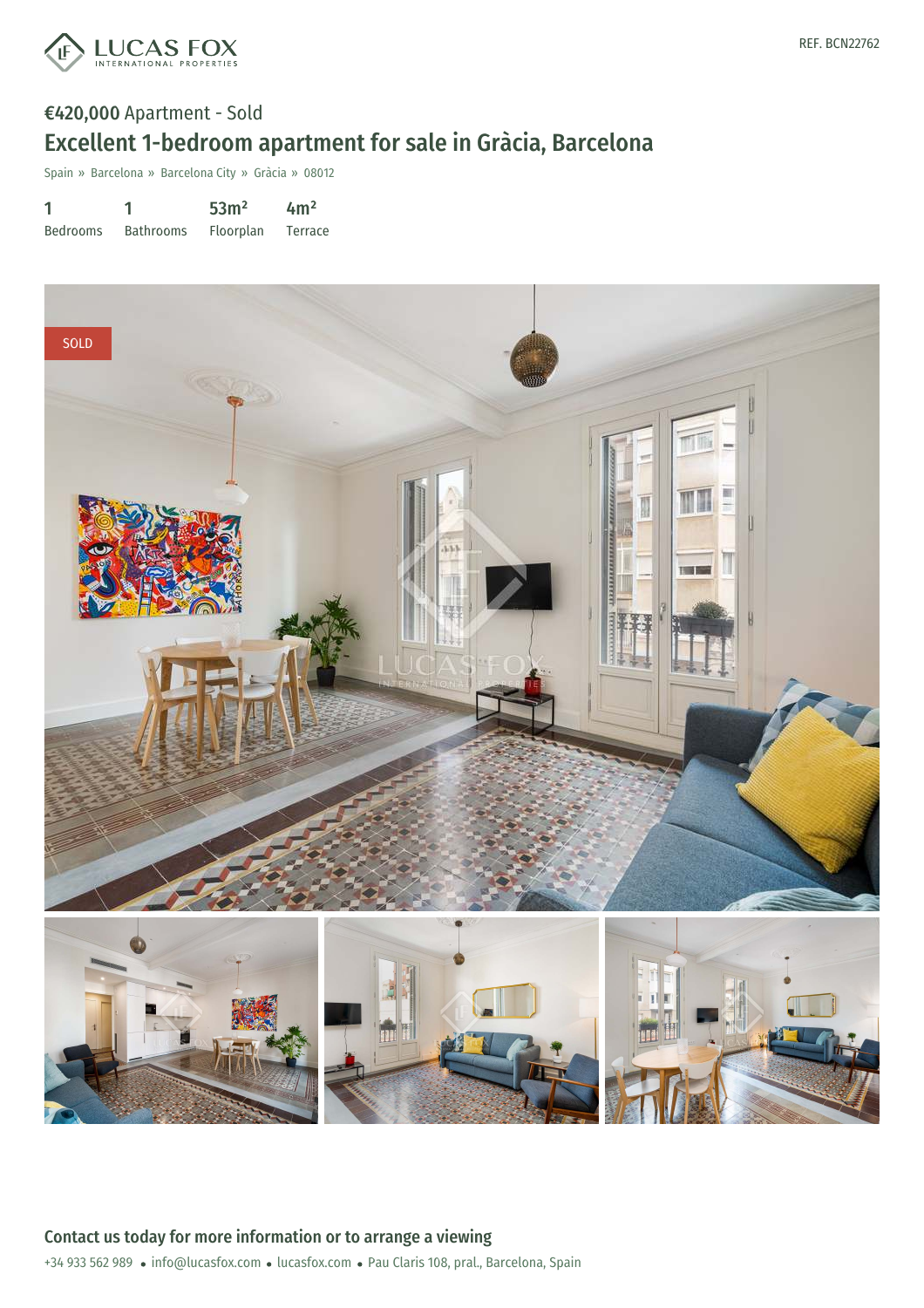

# €420,000 Apartment - Sold Excellent 1-bedroom apartment for sale in Gràcia, Barcelona

Spain » Barcelona » Barcelona City » Gràcia » 08012

1 Bedrooms 1 Bathrooms 53m² Floorplan  $4m<sup>2</sup>$ Terrace

#### **OVERVIEW**

### Tastefully renovated apartment with 1 large bedroom, 1 bathroom and an open-plan living room with access to a large 4.5 m² balcony for sale in Gran de Gràcia, Barcelona.

Apartment located in Gran de Gràcia, on the second floor of a stately building from 1903, with a lift and views of the street. It is located in the beautiful neighbourhood of Gràcia, a few metres from the Fontana metro station.

The apartment has 53 m² according to the Nota Simple. It has been renovated with excellent quality materials, but original elements such as mosaic floors and carpentry have been preserved. It offers a spacious living room with access to two balconies to Gran de Gracia street and with an equipped open kitchen. The apartment has a double bedroom and a bathroom.

The property can be sold furnished. The apartment has heating by radiators and hot/cold air conditioning through ducts.

A beautiful renovated apartment for sale in Gràcia.



[lucasfox.com/go/bcn22762](https://www.lucasfox.com/go/bcn22762)

Lift, High ceilings, Mosaic tile flooring, Natural light, Wooden flooring, Communal terrace, Modernist building, Air conditioning, Balcony, Double glazing, Equipped Kitchen, Heating, Interior, Transport nearby